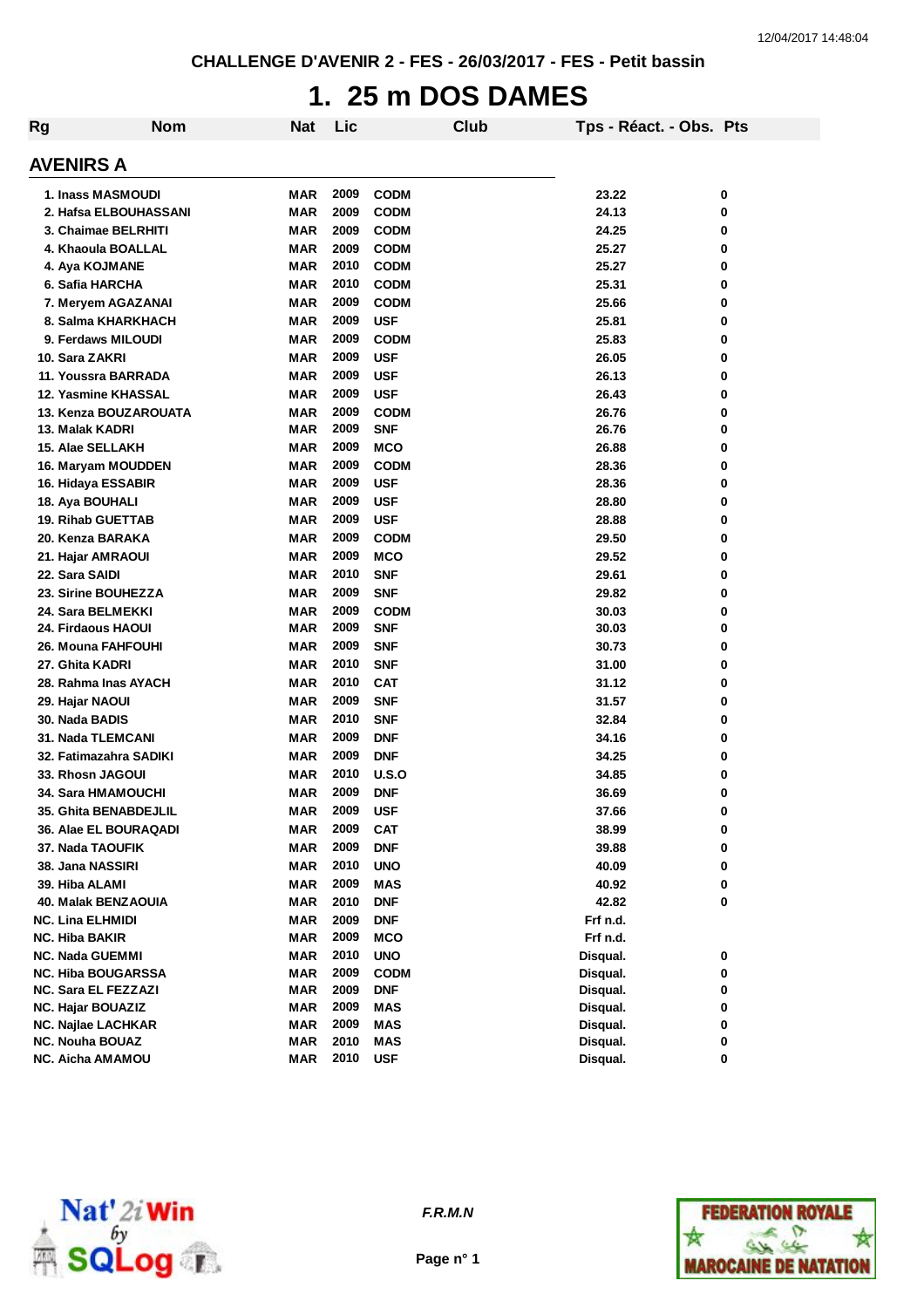## **2. 25 m DOS MESSIEURS**

| Rg | <b>Nom</b>                            | <b>Nat</b> | Lic  |             | Club | Tps - Réact. - Obs. Pts |   |
|----|---------------------------------------|------------|------|-------------|------|-------------------------|---|
|    | <b>AVENIRS A</b>                      |            |      |             |      |                         |   |
|    | 1. Akram TLEMCANI                     | <b>MAR</b> | 2009 | <b>DNF</b>  |      | 22.25                   | 0 |
|    | 2. Abderrahmane BADOUH                | <b>MAR</b> | 2009 | <b>CODM</b> |      | 22.55                   | 0 |
|    | 3. Adnane LAALEJ                      | <b>MAR</b> | 2010 | <b>CODM</b> |      | 23.91                   | 0 |
|    | 4. Mohamed Tajeddine LARHLIMI         | <b>MAR</b> | 2009 | <b>CODM</b> |      | 24.91                   | 0 |
|    | 5. Imran STILI                        | <b>MAR</b> | 2009 | U.S.O       |      | 27.09                   | 0 |
|    | 6. Adam DAHBI                         | <b>MAR</b> | 2009 | <b>CODM</b> |      | 27.77                   | 0 |
|    | 7. Amine BOUGHALEB                    | <b>MAR</b> | 2010 | <b>SNF</b>  |      | 27.94                   | 0 |
|    | 8. Mohamed STILI                      | <b>MAR</b> | 2010 | U.S.O       |      | 28.13                   | 0 |
|    | 9. Mohammed HSSINOU                   | <b>MAR</b> | 2009 | <b>USF</b>  |      | 28.37                   | 0 |
|    | 9. Iyad BENALI                        | <b>MAR</b> | 2010 | <b>USF</b>  |      | 28.37                   | 0 |
|    | 11. Diae Eddine EL BINANI             | <b>MAR</b> | 2010 | <b>SNF</b>  |      | 28.88                   | 0 |
|    | 12. Imad IDRISSI                      | <b>MAR</b> | 2009 | <b>CODM</b> |      | 29.98                   | 0 |
|    | 13. Mohammed ELOUALI                  | <b>MAR</b> | 2010 | <b>UNO</b>  |      | 30.91                   | 0 |
|    | 14. Mohammed EL AIRAQI                | <b>MAR</b> | 2009 | <b>SNF</b>  |      | 31.35                   | 0 |
|    | <b>15. Yanis Mounir EL MOUMNI</b>     | MAR        | 2009 | <b>UNO</b>  |      | 31.37                   | 0 |
|    | 16. Salah Eddine CARI                 | MAR        | 2009 | <b>SNF</b>  |      | 31.63                   | 0 |
|    | 17. Yasser BAHBAH                     | MAR        | 2010 | <b>USF</b>  |      | 33.09                   | 0 |
|    | <b>18. Khalil EL AZAMI EL IDRISSI</b> | <b>MAR</b> | 2009 | <b>MAS</b>  |      | 33.16                   | 0 |
|    | 19. Nadem JEROUNDI                    | <b>MAR</b> | 2010 | <b>DNF</b>  |      | 33.85                   | 0 |
|    | 20. Yahya ELAIRAQI                    | <b>MAR</b> | 2009 | <b>SNF</b>  |      | 34.06                   | 0 |
|    | 21. Rayane TALBI                      | <b>MAR</b> | 2009 | <b>CODM</b> |      | 35.59                   | 0 |
|    | 22. Adam MOUSTARIHE                   | <b>MAR</b> | 2009 | <b>MAS</b>  |      | 38.28                   | 0 |
|    | 23. Mohammed JALLAD                   | <b>MAR</b> | 2009 | <b>SNF</b>  |      | 40.76                   | 0 |
|    | NC. Mohammed Elmehdi MOUTASSIM        | MAR        | 2009 | <b>DNF</b>  |      | Frf n.d.                |   |
|    | <b>NC. Youssef BENNIS</b>             | <b>MAR</b> | 2010 | <b>MAS</b>  |      | Frf n.d.                |   |
|    | <b>NC. Ziad BENTALEB</b>              | <b>MAR</b> | 2009 | <b>UNO</b>  |      | Frf n.d.                |   |
|    | <b>NC. Imrane TAIBI</b>               | MAR        | 2010 | U.S.O       |      | Frf n.d.                |   |
|    | <b>NC. Haitham LEBBAR</b>             | MAR        | 2010 | <b>SNF</b>  |      | Frf n.d.                |   |
|    | <b>NC. Houssam AYOUNI</b>             | <b>MAR</b> | 2009 | <b>CODM</b> |      | Dsq FD                  | 0 |
|    | <b>NC. Youssef IKEN</b>               | <b>MAR</b> | 2010 | <b>DNF</b>  |      | Disqual.                | 0 |
|    | <b>NC. Omar MOUSSAID</b>              | <b>MAR</b> | 2010 | <b>DNF</b>  |      | Disqual.                | 0 |
|    | <b>NC. Omar BEN BRAHIM</b>            | MAR        | 2009 | <b>MAS</b>  |      | Disqual.                | 0 |
|    | <b>NC. Iliass EL AIRAQI</b>           | <b>MAR</b> | 2010 | <b>SNF</b>  |      | Disqual.                | 0 |



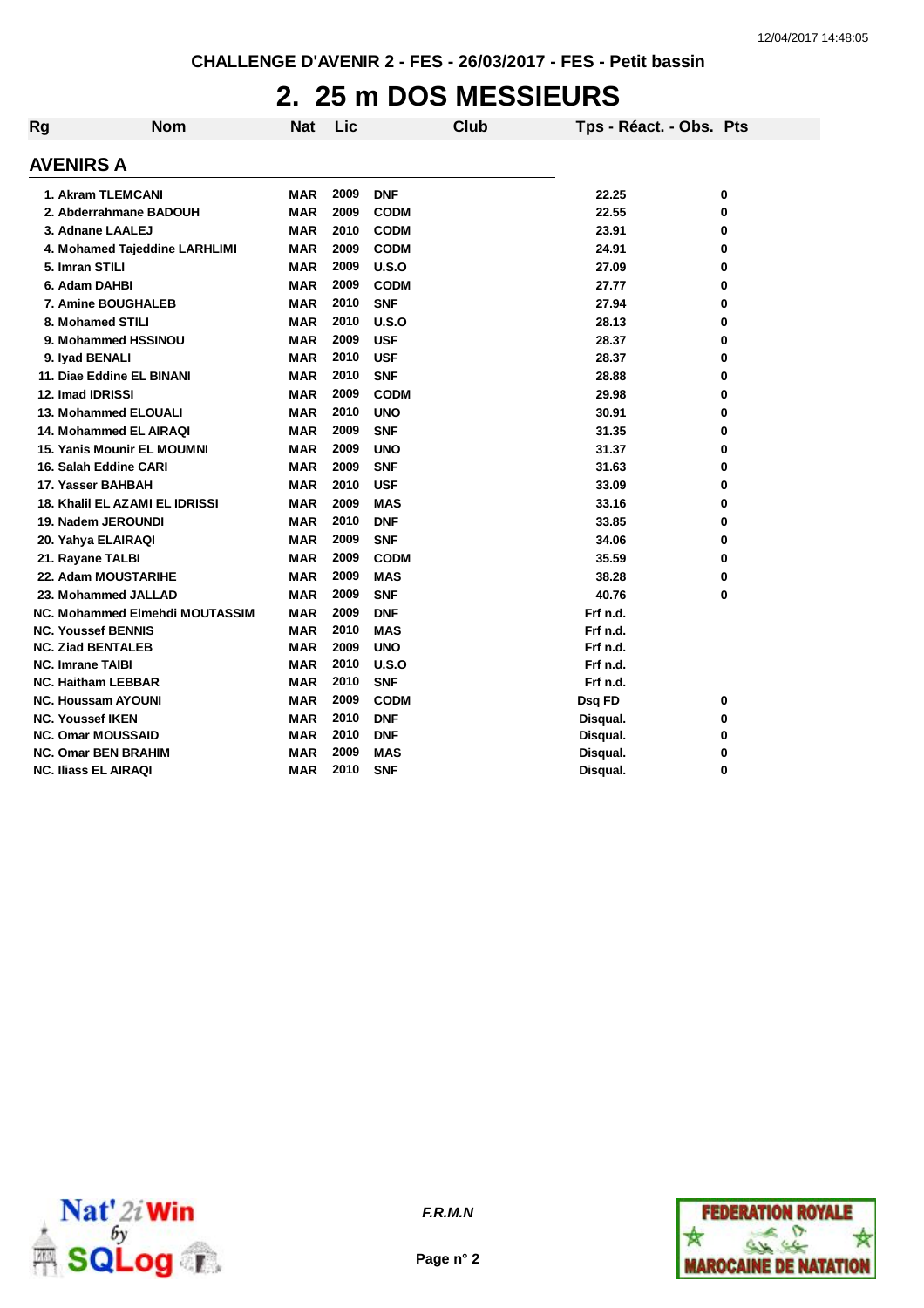# **3. 50 m DOS DAMES**

| Rg                     | <b>Nom</b>                  | <b>Nat</b> | Lic  | <b>Club</b> | Tps - Réact. - Obs. Pts |     |
|------------------------|-----------------------------|------------|------|-------------|-------------------------|-----|
| <b>AVENIRS B</b>       |                             |            |      |             |                         |     |
|                        | 1. Hidaya LYAMANI           | <b>MAR</b> | 2008 | <b>CODM</b> | 48.77                   | 170 |
|                        | 2. Hiba BOUARGANE           | <b>MAR</b> | 2008 | <b>CODM</b> | 49.44                   | 164 |
|                        | 3. Rim ELMOUNE              | <b>MAR</b> | 2008 | <b>CODM</b> | 52.80                   | 134 |
|                        | 4. Maroua OUENZAR           | <b>MAR</b> | 2008 | <b>USF</b>  | 55.13                   | 118 |
|                        | 5. Lina TABERKANT           | <b>MAR</b> | 2008 | <b>SNF</b>  | 55.47                   | 116 |
|                        | 6. Houda ESSONNI            | <b>MAR</b> | 2008 | <b>CODM</b> | 55.73                   | 114 |
|                        | 7. Maryam BENMOUMEN         | <b>MAR</b> | 2008 | <b>CODM</b> | 56.91                   | 107 |
|                        | 8. Khawla TAWHIDI           | <b>MAR</b> | 2008 | <b>SNF</b>  | 57.45                   | 104 |
|                        | 9. Kamar EMRANI MECHHIDAN   | <b>MAR</b> | 2008 | <b>CODM</b> | 58.07                   | 101 |
|                        | 10. Maroua TOUZANI          | <b>MAR</b> | 2008 | <b>SNF</b>  | 1:01.47                 | 85  |
|                        | 11. Rania YACOBI            | <b>MAR</b> | 2008 | <b>CODM</b> | 1:02.42                 | 81  |
|                        | <b>12. Rim BOUTALEB</b>     | <b>MAR</b> | 2008 | <b>MAS</b>  | 1:03.30                 | 78  |
|                        | 13. Maryam ELHAOUAT         | <b>MAR</b> | 2008 | <b>SNF</b>  | 1:03.47                 | 77  |
|                        | <b>14. Douae CHENOUNI</b>   | <b>MAR</b> | 2008 | <b>DNF</b>  | 1:04.03                 | 75  |
|                        | 15. Meryem DAKNI            | <b>MAR</b> | 2008 | <b>USF</b>  | 1:04.25                 | 74  |
|                        | 15. Zaynab FADILA           | <b>MAR</b> | 2008 | <b>SNF</b>  | 1:04.25                 | 74  |
|                        | 17. Salma EL HAITMY         | <b>MAR</b> | 2008 | <b>USF</b>  | 1:05.19                 | 71  |
|                        | 18. Asmae MALIKI            | <b>MAR</b> | 2008 | <b>SNF</b>  | 1:07.27                 | 65  |
|                        | 19. Alae CHAOUCH            | <b>MAR</b> | 2008 | U.S.O       | 1:08.31                 | 62  |
|                        | 20. Nour Alimane MAAZOUZI   | <b>MAR</b> | 2008 | U.S.O       | 1:08.41                 | 61  |
|                        | 21. Chaymae AIT BOUZID      | <b>MAR</b> | 2008 | <b>MAS</b>  | 1:12.66                 | 51  |
|                        | 22. Maha ELOUAQOR           | <b>MAR</b> | 2008 | <b>MAS</b>  | 1:13.52                 | 49  |
| <b>NC. Douha RABLA</b> |                             | <b>MAR</b> | 2008 | <b>MAS</b>  | Frf n.d.                |     |
| <b>NC. Hafsa SALHI</b> |                             | <b>MAR</b> | 2008 | <b>SNF</b>  | Frf n.d.                |     |
|                        | <b>NC. Sara EL KHABCHI</b>  | <b>MAR</b> | 2008 | <b>DNF</b>  | Disqual.                | 0   |
|                        | NC. Walae EL BOUDALY        | <b>MAR</b> | 2008 | <b>DNF</b>  | Disqual.                | 0   |
|                        | NC. Fatima Zahrae BENMOUSSA | <b>MAR</b> | 2008 | <b>SNF</b>  | Disqual.                | 0   |





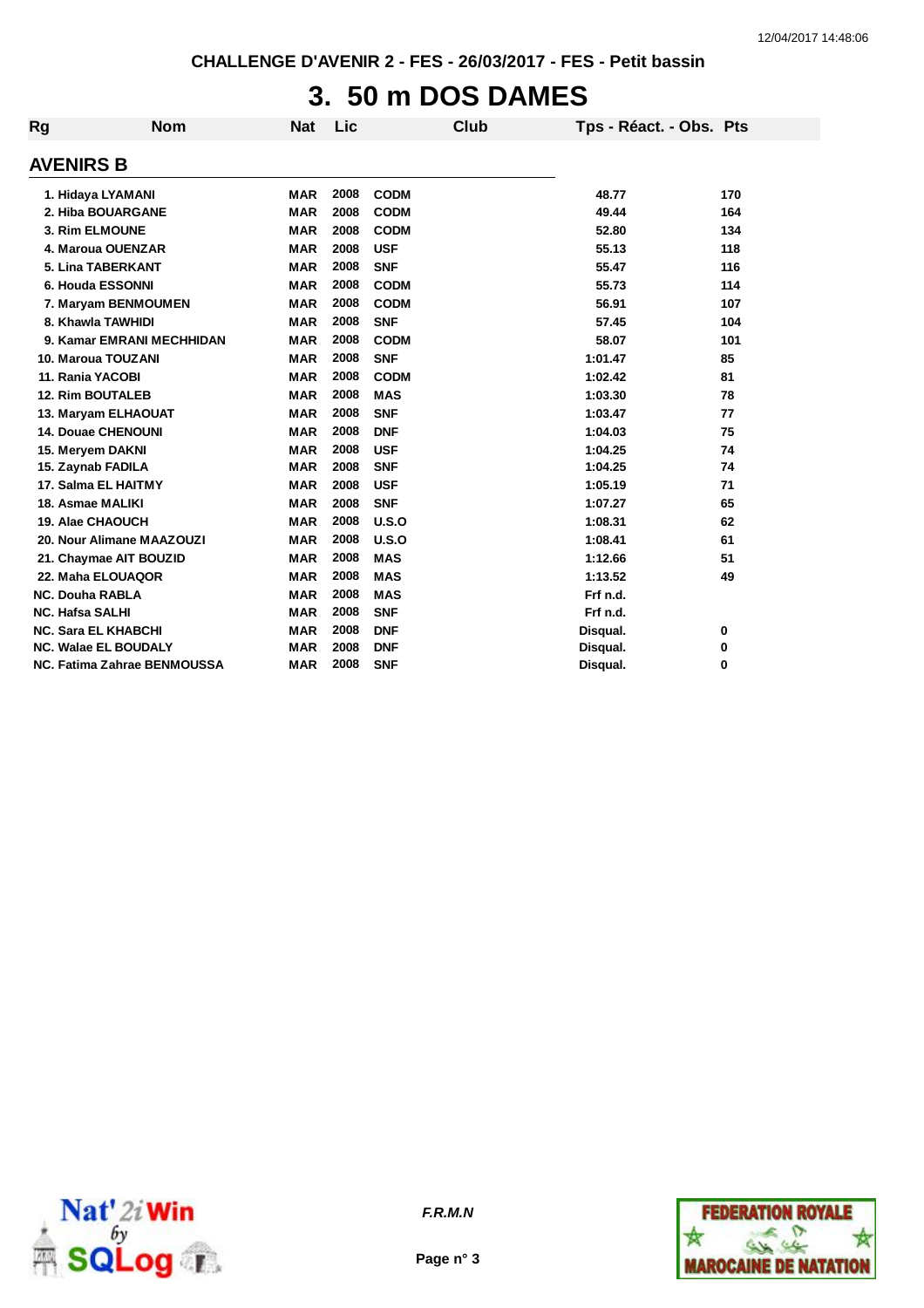## **4. 50 m DOS MESSIEURS**

| Rg | <b>Nom</b>                           | <b>Nat</b> | Lic  |             | <b>Club</b> | Tps - Réact. - Obs. Pts |     |
|----|--------------------------------------|------------|------|-------------|-------------|-------------------------|-----|
|    | <b>AVENIRS B</b>                     |            |      |             |             |                         |     |
|    | 1. Othmane RHZAL                     | <b>MAR</b> | 2008 | <b>UNO</b>  |             | 44.86                   | 153 |
|    | 2. Hicham AZIZ ALAOUI                | <b>MAR</b> | 2008 | <b>CODM</b> |             | 47.09                   | 133 |
|    | 3. Ibrahim DEQQAOUI                  | <b>MAR</b> | 2008 | <b>USF</b>  |             | 49.69                   | 113 |
|    | 4. Mohammed Anas DAKIR               | <b>MAR</b> | 2008 | <b>USF</b>  |             | 50.44                   | 108 |
|    | 5. Mohamed Amine ELMRANI             | <b>MAR</b> | 2008 | <b>CODM</b> |             | 53.34                   | 91  |
|    | 6. Yassine CHEKKORI                  | <b>MAR</b> | 2008 | <b>SNF</b>  |             | 54.84                   | 84  |
|    | 7. Islam RAMI                        | <b>MAR</b> | 2008 | <b>SNF</b>  |             | 56.70                   | 76  |
|    | 8. Rayan RHALOUSSI                   | <b>MAR</b> | 2008 | U.S.O       |             | 56.91                   | 75  |
|    | 9. Ismail MOUTIA                     | <b>MAR</b> | 2008 | <b>USF</b>  |             | 58.32                   | 70  |
|    | 10. Alae Eddine CHEBAT               | <b>MAR</b> | 2008 | <b>SNF</b>  |             | 58.55                   | 69  |
|    | 11. Abdennour LAKHAL                 | <b>MAR</b> | 2008 | <b>CODM</b> |             | 58.90                   | 68  |
|    | <b>12. Akram ECHCHARIF</b>           | <b>MAR</b> | 2008 | <b>CODM</b> |             | 59.10                   | 67  |
|    | 13. Hamza SQUALI KADIMI              | <b>MAR</b> | 2008 | <b>USF</b>  |             | 59.31                   | 66  |
|    | 14. Ghali BENSLIMANE                 | <b>MAR</b> | 2008 | <b>DNF</b>  |             | 59.89                   | 64  |
|    | <b>15. Ali STILI</b>                 | <b>MAR</b> | 2008 | U.S.O       |             | 1:00.20                 | 63  |
|    | 16. Ayman LEMRANI                    | <b>MAR</b> | 2008 | <b>CODM</b> |             | 1:02.62                 | 56  |
|    | 17. Mohamed MIMI LAHLOU              | <b>MAR</b> | 2008 | <b>MAS</b>  |             | 1:03.38                 | 54  |
|    | <b>18. Youssef HOUITE</b>            | <b>MAR</b> | 2008 | <b>USF</b>  |             | 1:06.31                 | 47  |
|    | 19. Mohamed Salim AMMOR              | <b>MAR</b> | 2008 | <b>DNF</b>  |             | 1:11.63                 | 37  |
|    | 20. Youssef KASSIR                   | <b>MAR</b> | 2008 | <b>MAS</b>  |             | 1:15.31                 | 32  |
|    | 21. Hamza SAADI                      | <b>MAR</b> | 2008 | <b>DNF</b>  |             | 1:17.45                 | 29  |
|    | 22. Mehdi BOUTALEB                   | <b>MAR</b> | 2008 | <b>DNF</b>  |             | 1:19.09                 | 28  |
|    | 23. Othmane NEJJARI                  | <b>MAR</b> | 2008 | <b>MAS</b>  |             | 1:28.13                 | 20  |
|    | <b>NC. Mohammed MOUTHIF</b>          | <b>MAR</b> | 2008 | <b>USF</b>  |             | Frf n.d.                |     |
|    | <b>NC. Salah Eddine HAOUATI</b>      | <b>MAR</b> | 2008 | <b>USF</b>  |             | Frf n.d.                |     |
|    | NC. Abdelghani BOUYAHYAOUI           | <b>MAR</b> | 2008 | <b>CODM</b> |             | Dsq FD                  | 0   |
|    | <b>NC. Mohaamed Zouhir MOUFADDAL</b> | <b>MAR</b> | 2008 | <b>UNO</b>  |             | Dsq VI                  | 0   |
|    | <b>NC. Ahmed EL HARRAK</b>           | <b>MAR</b> | 2008 | <b>CODM</b> |             | Disqual.                | 0   |
|    | <b>NC. Iyyad LAAMARTI</b>            | <b>MAR</b> | 2008 | <b>CODM</b> |             | Disqual.                | 0   |
|    | <b>NC. Chihab Eddine ANNAHEID</b>    | <b>MAR</b> | 2008 | <b>DNF</b>  |             | Disqual.                | 0   |
|    | <b>NC. Driss DRISSI</b>              | <b>MAR</b> | 2008 | <b>SNF</b>  |             | Disqual.                | 0   |





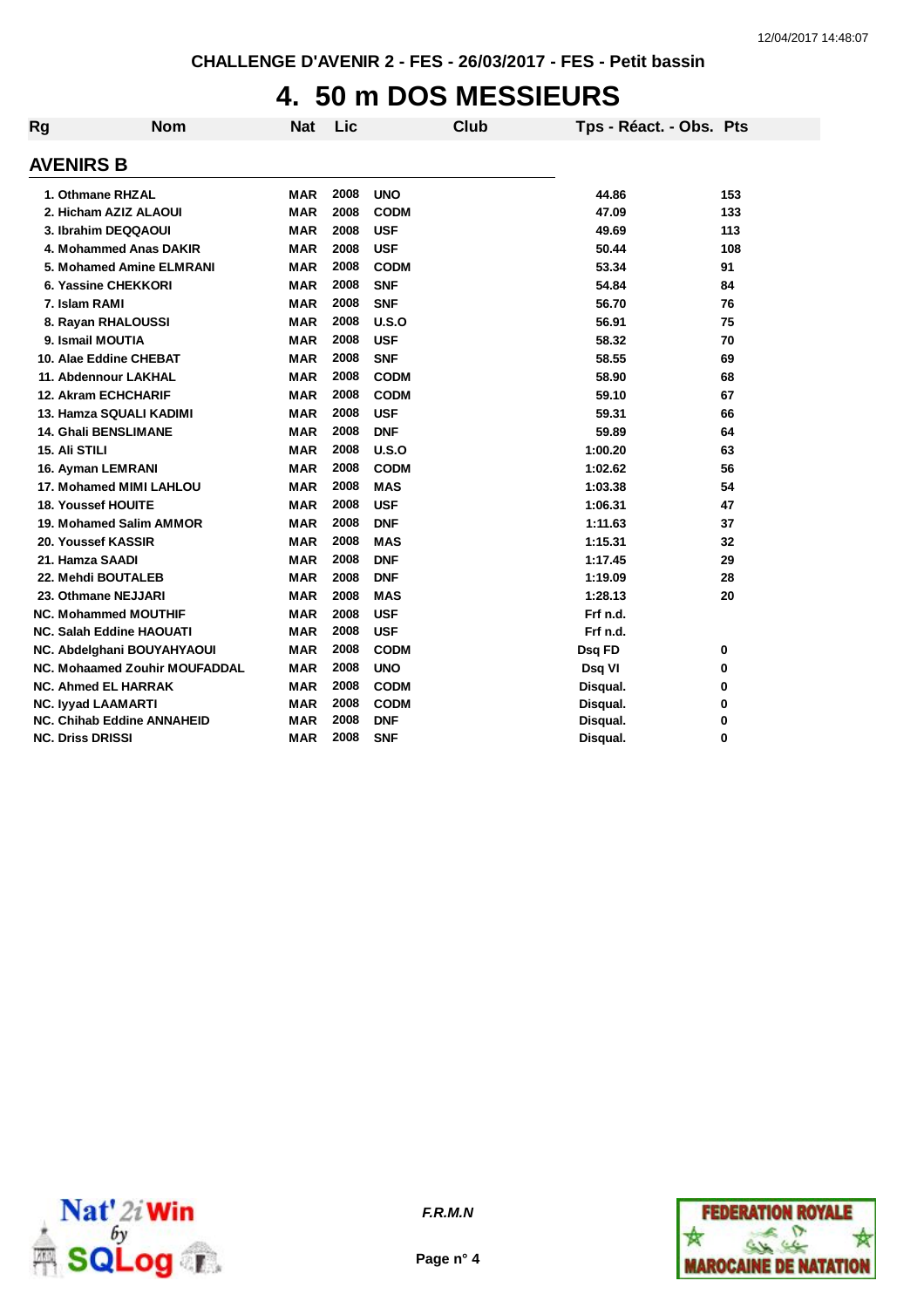# **5. 25 m NAGE LIBRE DAMES**

| Rg                         | <b>Nom</b> | <b>Nat</b> | Lic          |                           | Club |          | Tps - Réact. - Obs. Pts |        |
|----------------------------|------------|------------|--------------|---------------------------|------|----------|-------------------------|--------|
| <b>AVENIRS A</b>           |            |            |              |                           |      |          |                         |        |
| 1. Inass MASMOUDI          |            | MAR        | 2009         | <b>CODM</b>               |      | 20.38    |                         | 0      |
| 2. Khadija JEDOUANE        |            | MAR        | 2009         | <b>CODM</b>               |      | 21.11    |                         | 0      |
| 2. Zaynab Aesha ZOUITEN    |            | MAR        | 2009         | MAS                       |      | 21.11    |                         | 0      |
| 4. Meryem AGAZANAI         |            | <b>MAR</b> | 2009         | <b>CODM</b>               |      | 21.55    |                         | 0      |
| 5. Yasmine KHASSAL         |            | <b>MAR</b> | 2009         | <b>USF</b>                |      | 22.02    |                         | 0      |
| 5. Malak KADRI             |            | MAR        | 2009         | <b>SNF</b>                |      | 22.02    |                         | 0      |
| 7. Hajar AMRAOUI           |            | <b>MAR</b> | 2009         | <b>MCO</b>                |      | 22.17    |                         | 0      |
| 8. Alae SELLAKH            |            | <b>MAR</b> | 2009         | <b>MCO</b>                |      | 22.25    |                         | 0      |
| 9. Aya KOJMANE             |            | <b>MAR</b> | 2010         | <b>CODM</b>               |      | 22.38    |                         | 0      |
| 10. Safia HARCHA           |            | <b>MAR</b> | 2010         | <b>CODM</b>               |      | 22.88    |                         | 0      |
| 11. Chaimae BELRHITI       |            | MAR        | 2009         | <b>CODM</b>               |      | 23.08    |                         | 0      |
| 12. Kenza BARAKA           |            | <b>MAR</b> | 2009         |                           |      | 23.24    |                         | 0      |
| 13. Ferdaws MILOUDI        |            | <b>MAR</b> | 2009         | <b>CODM</b>               |      | 23.25    |                         | 0      |
| 14. Kenza FILALI           |            | <b>MAR</b> | 2009         | <b>CODM</b><br><b>DNF</b> |      | 23.90    |                         | 0      |
|                            |            |            | 2009         |                           |      |          |                         |        |
| 15. Aya BOUHALI            |            | <b>MAR</b> |              | <b>USF</b>                |      | 24.03    |                         | 0      |
| 16. Kenza BOUZAROUATA      |            | MAR        | 2009<br>2009 | <b>CODM</b>               |      | 24.35    |                         | 0<br>0 |
| 16. Maryam MOUDDEN         |            | MAR        |              | <b>CODM</b>               |      | 24.35    |                         |        |
| 18. Mouna FAHFOUHI         |            | MAR        | 2009         | <b>SNF</b>                |      | 24.66    |                         | 0      |
| 19. Sara ZAKRI             |            | MAR        | 2009         | <b>USF</b>                |      | 24.77    |                         | 0      |
| 20. Rihab GUETTAB          |            | MAR        | 2009         | <b>USF</b>                |      | 25.41    |                         | 0      |
| <b>21. Sirine BOUHEZZA</b> |            | MAR        | 2009         | <b>SNF</b>                |      | 26.23    |                         | 0      |
| 22. Hidaya ESSABIR         |            | MAR        | 2009         | <b>USF</b>                |      | 26.30    |                         | 0      |
| 23. Sara BELMEKKI          |            | MAR        | 2009         | <b>CODM</b>               |      | 26.95    |                         | 0      |
| 24. Hiba BOUGARSSA         |            | <b>MAR</b> | 2009         | <b>CODM</b>               |      | 27.75    |                         | 0      |
| 25. Sara EL FEZZAZI        |            | <b>MAR</b> | 2009         | <b>DNF</b>                |      | 28.25    |                         | 0      |
| 26. Nada BADIS             |            | MAR        | 2010         | <b>SNF</b>                |      | 28.38    |                         | 0      |
| 27. Hajar NAOUI            |            | MAR        | 2009         | <b>SNF</b>                |      | 28.84    |                         | 0      |
| 28. Fatimazahra SADIKI     |            | MAR        | 2009         | <b>DNF</b>                |      | 28.85    |                         | 0      |
| 29. Rhosn JAGOUI           |            | MAR        | 2010         | U.S.O                     |      | 31.13    |                         | 0      |
| 30. Sara SAIDI             |            | <b>MAR</b> | 2010         | <b>SNF</b>                |      | 31.20    |                         | 0      |
| 31. Ghita BENABDEJLIL      |            | <b>MAR</b> | 2009         | <b>USF</b>                |      | 31.38    |                         | 0      |
| 32. Najlae LACHKAR         |            | MAR        | 2009         | MAS                       |      | 32.20    |                         | 0      |
| <b>32. Nouha BOUAZ</b>     |            | MAR        | 2010         | MAS                       |      | 32.20    |                         | 0      |
| 34. Sara HMAMOUCHI         |            | MAR        | 2009         | <b>DNF</b>                |      | 32.88    |                         | 0      |
| 35. Nada GUEMMI            |            | <b>MAR</b> | 2010         | <b>UNO</b>                |      | 33.40    |                         | U      |
| 36. Alae EL BOURAQADI      |            | MAR        | 2009         | <b>CAT</b>                |      | 33.53    |                         | 0      |
| 37. Jana NASSIRI           |            | MAR        | 2010         | <b>UNO</b>                |      | 34.03    |                         | 0      |
| 38. Rahma Inas AYACH       |            | MAR        | 2010         | <b>CAT</b>                |      | 34.19    |                         | 0      |
| 39. Hiba ALAMI             |            | MAR        | 2009         | MAS                       |      | 36.41    |                         | 0      |
| 40. Malak BENZAOUIA        |            | MAR        | 2010         | <b>DNF</b>                |      | 39.20    |                         | 0      |
| 41. Nada TAOUFIK           |            | MAR        | 2009         | <b>DNF</b>                |      | 41.09    |                         | 0      |
| 42. Aicha AMAMOU           |            | MAR        | 2010         | <b>USF</b>                |      | 1:07.84  |                         | 0      |
| <b>NC. Nada TLEMCANI</b>   |            | MAR        | 2009         | <b>DNF</b>                |      | Frf n.d. |                         |        |
| <b>NC. Lina ELHMIDI</b>    |            | MAR        | 2009         | <b>DNF</b>                |      | Frf n.d. |                         |        |
| <b>NC. Hiba BAKIR</b>      |            | MAR        | 2009         | MCO                       |      | Frf n.d. |                         |        |
| <b>NC. Ghita KADRI</b>     |            | MAR        | 2010         | <b>SNF</b>                |      | Frf n.d. |                         |        |
| <b>NC. Firdaous HAOUI</b>  |            | MAR        | 2009         | <b>SNF</b>                |      | Frf n.d. |                         |        |





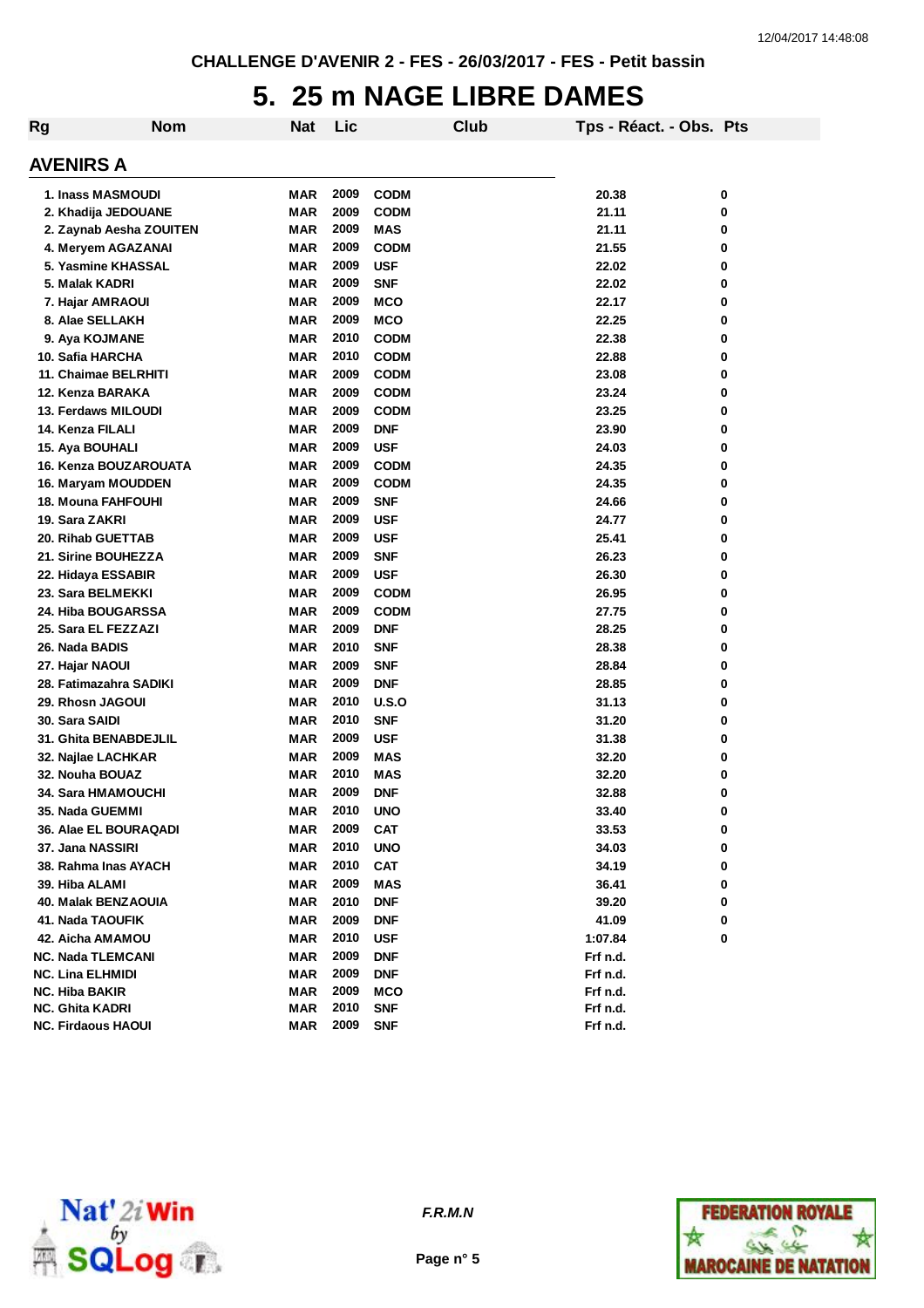## **6. 25 m NAGE LIBRE MESSIEURS**

| Rg | Nom                            | Nat        | Lic  |             | <b>Club</b> | Tps - Réact. - Obs. Pts |   |
|----|--------------------------------|------------|------|-------------|-------------|-------------------------|---|
|    | <b>AVENIRS A</b>               |            |      |             |             |                         |   |
|    | 1. Mohamed Taha ADNANE         | MAR        | 2009 | <b>CODM</b> |             | 19.41                   | 0 |
|    | 2. Mohamed Tajeddine LARHLIMI  | <b>MAR</b> | 2009 | <b>CODM</b> |             | 19.72                   | 0 |
|    | 3. Mohamed Adam HAMMANI        | <b>MAR</b> | 2009 | <b>UNO</b>  |             | 19.94                   | 0 |
|    | 4. Mohamed STILI               | <b>MAR</b> | 2010 | U.S.O       |             | 20.69                   | 0 |
|    | 5. Adnane LAALEJ               | <b>MAR</b> | 2010 | <b>CODM</b> |             | 20.88                   | 0 |
|    | 6. Imran STILI                 | <b>MAR</b> | 2009 | U.S.O       |             | 21.60                   | 0 |
|    | 7. Houssam AYOUNI              | <b>MAR</b> | 2009 | <b>CODM</b> |             | 22.03                   | 0 |
|    | 8. Imad IDRISSI                | <b>MAR</b> | 2009 | <b>CODM</b> |             | 22.66                   | 0 |
|    | 9. Adam DAHBI                  | <b>MAR</b> | 2009 | <b>CODM</b> |             | 23.30                   | 0 |
|    | 10. Mohammed ELOUALI           | <b>MAR</b> | 2010 | <b>UNO</b>  |             | 23.78                   | 0 |
|    | 10. Diae Eddine EL BINANI      | <b>MAR</b> | 2010 | <b>SNF</b>  |             | 23.78                   | 0 |
|    | <b>12. Amine BOUGHALEB</b>     | <b>MAR</b> | 2010 | <b>SNF</b>  |             | 24.09                   | 0 |
|    | 12. Yahya ELAIRAQI             | <b>MAR</b> | 2009 | <b>SNF</b>  |             | 24.09                   | 0 |
|    | 14. Yanis Mounir EL MOUMNI     | <b>MAR</b> | 2009 | <b>UNO</b>  |             | 25.82                   | 0 |
|    | <b>15. Mohammed HSSINOU</b>    | <b>MAR</b> | 2009 | <b>USF</b>  |             | 25.88                   | 0 |
|    | 16. Nadem JEROUNDI             | <b>MAR</b> | 2010 | <b>DNF</b>  |             | 27.52                   | 0 |
|    | 17. Khalil EL AZAMI EL IDRISSI | <b>MAR</b> | 2009 | <b>MAS</b>  |             | 27.89                   | 0 |
|    | 17. Iyad BENALI                | <b>MAR</b> | 2010 | <b>USF</b>  |             | 27.89                   | 0 |
|    | 19. Rayane TALBI               | <b>MAR</b> | 2009 | <b>CODM</b> |             | 28.92                   | 0 |
|    | 20. Omar MOUSSAID              | <b>MAR</b> | 2010 | <b>DNF</b>  |             | 29.31                   | 0 |
|    | 21. Mohamed Taha LAZZOUZI      | MAR        | 2009 | ABN         |             | 29.34                   | 0 |
|    | 22. Mohamed OUALI              | <b>MAR</b> | 2009 | <b>CAT</b>  |             | 29.50                   | 0 |
|    | 23. Yahya BENJILALI            | <b>MAR</b> | 2009 | <b>CAT</b>  |             | 30.59                   | 0 |
|    | 24. Youssef IKEN               | <b>MAR</b> | 2010 | <b>DNF</b>  |             | 30.79                   | 0 |
|    | 25. Saber BECHARI              | <b>MAR</b> | 2010 | A.C.N.T     |             | 31.81                   | 0 |
|    | 26. Omar BEN BRAHIM            | <b>MAR</b> | 2009 | <b>MAS</b>  |             | 32.00                   | 0 |
|    | 27. Mohammed JALLAD            | <b>MAR</b> | 2009 | <b>SNF</b>  |             | 32.72                   | 0 |
|    | 28. Salah Eddine CARI          | <b>MAR</b> | 2009 | <b>SNF</b>  |             | 32.80                   | 0 |
|    | 29. Yasser BAHBAH              | <b>MAR</b> | 2010 | <b>USF</b>  |             | 34.13                   | 0 |
|    | 30. Khalil HAJJI               | <b>MAR</b> | 2009 | ABN         |             | 35.13                   | 0 |
|    | 31. Adam MOUSTARIHE            | <b>MAR</b> | 2009 | <b>MAS</b>  |             | 35.28                   | 0 |
|    | 32. Ali SQUALI KADIMI          | <b>MAR</b> | 2009 | <b>USF</b>  |             | 35.87                   | 0 |
|    | 33. Iliass EL AIRAQI           | <b>MAR</b> | 2010 | <b>SNF</b>  |             | 42.56                   | 0 |
|    | 34. Adam JAMAI                 | <b>MAR</b> | 2010 | <b>MAS</b>  |             | 42.63                   | 0 |
|    | NC. Mohammed Elmehdi MOUTASSIM | <b>MAR</b> | 2009 | <b>DNF</b>  |             | Frf n.d.                |   |
|    | <b>NC. Youssef BENNIS</b>      | <b>MAR</b> | 2010 | <b>MAS</b>  |             | Frf n.d.                |   |
|    | <b>NC. Ziad BENTALEB</b>       | <b>MAR</b> | 2009 | <b>UNO</b>  |             | Frf n.d.                |   |
|    | <b>NC. Imrane TAIBI</b>        | <b>MAR</b> | 2010 | U.S.O       |             | Frf n.d.                |   |
|    | <b>NC. Haitham LEBBAR</b>      | <b>MAR</b> | 2010 | <b>SNF</b>  |             | Frf n.d.                |   |
|    | <b>NC. Mohammed EL AIRAQI</b>  | <b>MAR</b> | 2009 | <b>SNF</b>  |             | Disqual.                | 0 |





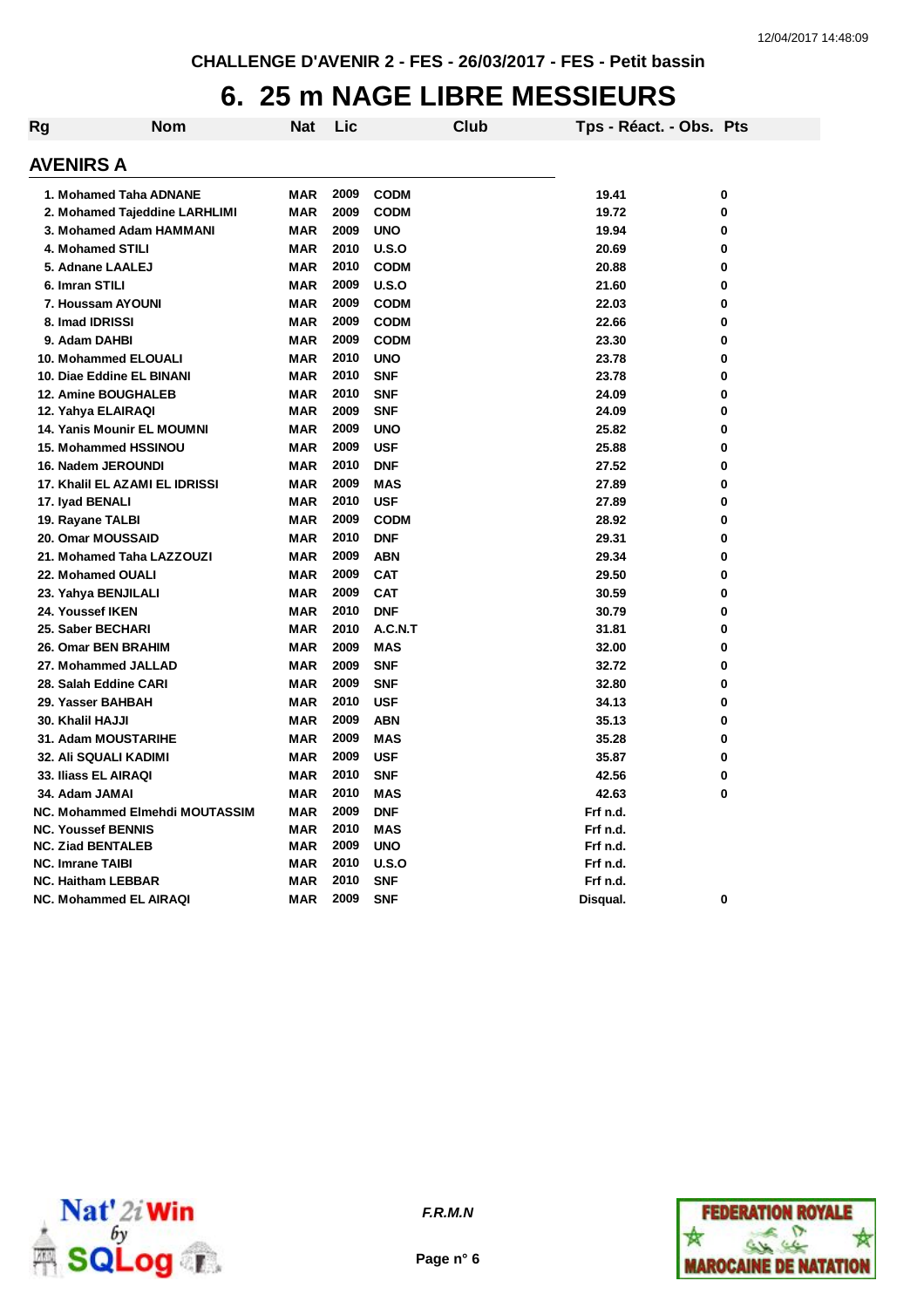# **7. 50 m NAGE LIBRE DAMES**

| Rg                       | <b>Nom</b>                  | <b>Nat</b> | Lic  | <b>Club</b> | Tps - Réact. - Obs. Pts |     |
|--------------------------|-----------------------------|------------|------|-------------|-------------------------|-----|
| <b>AVENIRS B</b>         |                             |            |      |             |                         |     |
|                          | 1. Hiba BOUARGANE           | <b>MAR</b> | 2008 | <b>CODM</b> | 41.38                   | 188 |
| 2. Rim NAMIRI            |                             | <b>MAR</b> | 2008 | <b>CODM</b> | 43.16                   | 166 |
|                          | 3. Maroua OUENZAR           | <b>MAR</b> | 2008 | <b>USF</b>  | 44.28                   | 153 |
|                          | 4. Nouha BOUYACOUB          | <b>MAR</b> | 2008 | <b>CODM</b> | 45.13                   | 145 |
|                          | 5. Maryam BENMOUMEN         | <b>MAR</b> | 2008 | <b>CODM</b> | 47.13                   | 127 |
| 6. Alae LEZREK           |                             | <b>MAR</b> | 2008 | <b>CODM</b> | 47.54                   | 124 |
| 7. Aya DAICHA            |                             | <b>MAR</b> | 2008 | <b>CODM</b> | 48.45                   | 117 |
| 8. Malak ISMAILI         |                             | <b>MAR</b> | 2008 | <b>CODM</b> | 48.53                   | 116 |
|                          | 9. Lina TABERKANT           | <b>MAR</b> | 2008 | <b>SNF</b>  | 49.17                   | 112 |
|                          | <b>10. Douae CHENOUNI</b>   | <b>MAR</b> | 2008 | <b>DNF</b>  | 50.13                   | 106 |
|                          | 11. Romayssae TALBI         | <b>MAR</b> | 2008 | <b>CODM</b> | 51.00                   | 100 |
| <b>12. Houda ESSONNI</b> |                             | <b>MAR</b> | 2008 | <b>CODM</b> | 52.50                   | 92  |
| 13. Khawla TAWHIDI       |                             | <b>MAR</b> | 2008 | <b>SNF</b>  | 53.15                   | 89  |
| 14. Rania YACOBI         |                             | <b>MAR</b> | 2008 | <b>CODM</b> | 53.57                   | 86  |
|                          | 15. Chaymae AIT BOUZID      | <b>MAR</b> | 2008 | <b>MAS</b>  | 54.27                   | 83  |
|                          | <b>16. Sara EL KHABCHI</b>  | <b>MAR</b> | 2008 | <b>DNF</b>  | 54.66                   | 81  |
|                          | 17. Fatima Zahrae BENMOUSSA | <b>MAR</b> | 2008 | <b>SNF</b>  | 56.87                   | 72  |
|                          | 18. Maryam ELHAOUAT         | <b>MAR</b> | 2008 | <b>SNF</b>  | 57.25                   | 71  |
|                          | 19. Salma EL HAITMY         | MAR        | 2008 | <b>USF</b>  | 58.32                   | 67  |
|                          | 20. Nour Alimane MAAZOUZI   | <b>MAR</b> | 2008 | U.S.O       | 58.94                   | 65  |
| 21. Rim BOUTALEB         |                             | <b>MAR</b> | 2008 | <b>MAS</b>  | 1:01.25                 | 58  |
| 21. Zaynab FADILA        |                             | <b>MAR</b> | 2008 | <b>SNF</b>  | 1:01.25                 | 58  |
|                          | 23. Maroua TOUZANI          | <b>MAR</b> | 2008 | <b>SNF</b>  | 1:01.70                 | 56  |
| 24. Meryem DAKNI         |                             | <b>MAR</b> | 2008 | <b>USF</b>  | 1:02.72                 | 54  |
|                          | 25. Kamar EMRANI MECHHIDAN  | <b>MAR</b> | 2008 | <b>CODM</b> | 1:02.78                 | 54  |
| 26. Asmae MALIKI         |                             | <b>MAR</b> | 2008 | <b>SNF</b>  | 1:02.81                 | 53  |
| 27. Alae CHAOUCH         |                             | MAR        | 2008 | U.S.O       | 1:08.78                 | 41  |
| 28. Aya EL ACHAB         |                             | MAR        | 2008 | <b>ABN</b>  | 1:12.47                 | 35  |
| 29. Lilia EL HAYAL       |                             | <b>MAR</b> | 2008 | A.C.N.T     | 1:12.70                 | 34  |
|                          | 30. Maha ELOUAQOR           | <b>MAR</b> | 2008 | <b>MAS</b>  | 1:16.38                 | 29  |
|                          | 31. Walae EL BOUDALY        | <b>MAR</b> | 2008 | <b>DNF</b>  | 1:17.34                 | 28  |
| <b>NC. Douha RABLA</b>   |                             | <b>MAR</b> | 2008 | <b>MAS</b>  | Frf n.d.                |     |
| <b>NC. Hafsa SALHI</b>   |                             | <b>MAR</b> | 2008 | <b>SNF</b>  | Frf n.d.                |     |



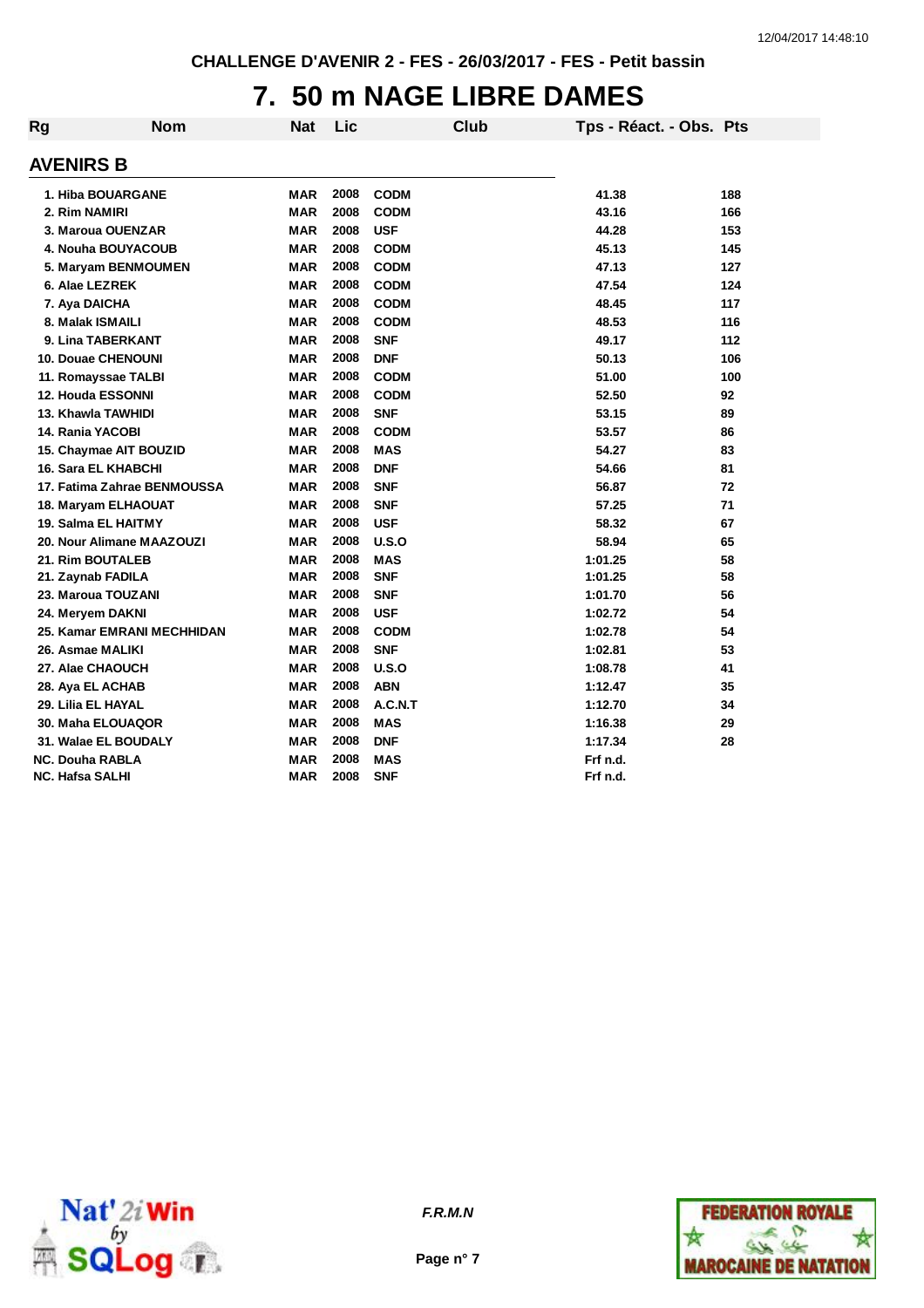## **8. 50 m NAGE LIBRE MESSIEURS**

| Rg | <b>Nom</b>                       | Nat        | Lic  |             | Club | Tps - Réact. - Obs. Pts |     |
|----|----------------------------------|------------|------|-------------|------|-------------------------|-----|
|    | <b>AVENIRS B</b>                 |            |      |             |      |                         |     |
|    | 1. Zakariae OUBAD                | <b>MAR</b> | 2008 | <b>CODM</b> |      | 40.11                   | 141 |
|    | 2. Haitam LAAMIRI                | <b>MAR</b> | 2008 | <b>CODM</b> |      | 41.34                   | 129 |
|    | 3. Mohammed Anas DAKIR           | <b>MAR</b> | 2008 | <b>USF</b>  |      | 41.63                   | 126 |
|    | 4. Mohamed Amine TOUITA          | <b>MAR</b> | 2008 | <b>CODM</b> |      | 42.70                   | 117 |
|    | 5. Yassine CHEKKORI              | <b>MAR</b> | 2008 | <b>SNF</b>  |      | 43.69                   | 109 |
|    | 6. lyyad LAAMARTI                | <b>MAR</b> | 2008 | <b>CODM</b> |      | 44.95                   | 100 |
|    | 7. Mehdi MHAMMEDI ALAOUI         | <b>MAR</b> | 2008 | <b>DNF</b>  |      | 45.03                   | 100 |
|    | 8. Mossaab BERRAHOUANI           | <b>MAR</b> | 2008 | <b>CODM</b> |      | 45.86                   | 94  |
|    | 9. Ayman LEMRANI                 | <b>MAR</b> | 2008 | <b>CODM</b> |      | 46.22                   | 92  |
|    | <b>10. Driss DRISSI</b>          | <b>MAR</b> | 2008 | <b>SNF</b>  |      | 46.31                   | 92  |
|    | 11. Jad NAJI                     | <b>MAR</b> | 2008 | <b>CODM</b> |      | 46.47                   | 91  |
|    | 12. Mohaamed Zouhir MOUFADDAL    | <b>MAR</b> | 2008 | <b>UNO</b>  |      | 46.59                   | 90  |
|    | 13. Chihab Eddine ANNAHEID       | <b>MAR</b> | 2008 | <b>DNF</b>  |      | 46.91                   | 88  |
|    | 14. Alae Eddine CHEBAT           | <b>MAR</b> | 2008 | <b>SNF</b>  |      | 47.35                   | 86  |
|    | 15. Rayan RHALOUSSI              | <b>MAR</b> | 2008 | U.S.O       |      | 48.16                   | 81  |
|    | <b>16. Mohamed Amine ELMRANI</b> | <b>MAR</b> | 2008 | <b>CODM</b> |      | 48.30                   | 81  |
|    | 17. Ali STILI                    | <b>MAR</b> | 2008 | U.S.O       |      | 48.84                   | 78  |
|    | 18. Islam RAMI                   | <b>MAR</b> | 2008 | <b>SNF</b>  |      | 49.20                   | 76  |
|    | <b>19. Youssef HOUITE</b>        | <b>MAR</b> | 2008 | <b>USF</b>  |      | 50.98                   | 69  |
|    | 20. Hamza SQUALI KADIMI          | <b>MAR</b> | 2008 | <b>USF</b>  |      | 51.41                   | 67  |
|    | 21. Mohammed AHMIDDOUCHE         | <b>MAR</b> | 2008 | <b>CODM</b> |      | 51.64                   | 66  |
|    | 22. Abdennour LAKHAL             | <b>MAR</b> | 2008 | <b>CODM</b> |      | 53.17                   | 60  |
|    | 23. Akram ECHCHARIF              | <b>MAR</b> | 2008 | <b>CODM</b> |      | 54.05                   | 57  |
|    | 24. Ismail MOUTIA                | <b>MAR</b> | 2008 | <b>USF</b>  |      | 55.59                   | 53  |
|    | 25. Abdelghani BOUYAHYAOUI       | <b>MAR</b> | 2008 | <b>CODM</b> |      | 56.27                   | 51  |
|    | 26. Ghali BENSLIMANE             | <b>MAR</b> | 2008 | <b>DNF</b>  |      | 57.88                   | 47  |
|    | 27. Mohamed MIMI LAHLOU          | <b>MAR</b> | 2008 | <b>MAS</b>  |      | 58.32                   | 46  |
|    | 28. Hamza SAADI                  | <b>MAR</b> | 2008 | <b>DNF</b>  |      | 58.52                   | 45  |
|    | 29. Mohamed Imad BEN HAMOU       | <b>MAR</b> | 2008 | A.C.N.T     |      | 58.75                   | 45  |
|    | 30. Omar BOUZIDI IDRISSI         | <b>MAR</b> | 2008 | <b>DNF</b>  |      | 1:01.73                 | 38  |
|    | 31. Kossay NEMRI                 | <b>MAR</b> | 2008 | A.C.N.T     |      | 1:02.84                 | 36  |
|    | 32. Ilyas AMRANI                 | <b>MAR</b> | 2008 | <b>MAS</b>  |      | 1:08.73                 | 28  |
|    | 33. Youssef KASSIR               | <b>MAR</b> | 2008 | <b>MAS</b>  |      | 1:18.21                 | 19  |
|    | 34. Othmane NEJJARI              | <b>MAR</b> | 2008 | <b>MAS</b>  |      | 1:19.34                 | 18  |
|    | 35. Aymane KLOUB                 | <b>MAR</b> | 2008 | <b>DNF</b>  |      | 1:20.44                 | 17  |
|    | <b>NC. Mohammed MOUTHIF</b>      | <b>MAR</b> | 2008 | <b>USF</b>  |      | Frf n.d.                |     |
|    | <b>NC. Salah Eddine HAOUATI</b>  | <b>MAR</b> | 2008 | <b>USF</b>  |      | Frf n.d.                |     |
|    | <b>NC. Mohamed Jad QARQACH</b>   | <b>MAR</b> | 2008 | <b>CAT</b>  |      | Dsq FD                  | 0   |
|    | <b>NC. Mohamed Salim AMMOR</b>   | <b>MAR</b> | 2008 | <b>DNF</b>  |      | Disqual.                | 0   |
|    | <b>NC. Mehdi BOUTALEB</b>        | <b>MAR</b> | 2008 | <b>DNF</b>  |      | Disqual.                | 0   |



**Page n° 8**

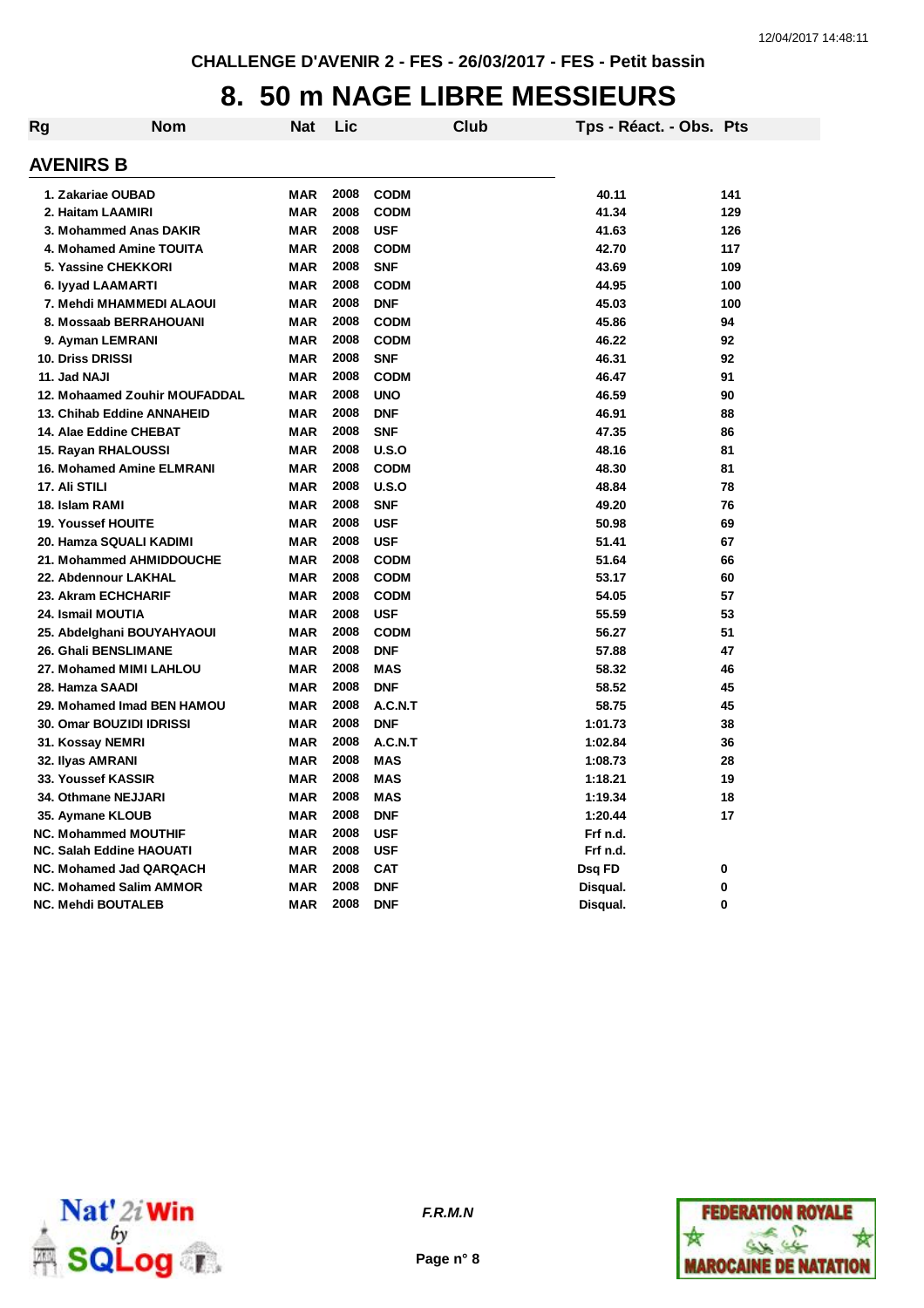## **9. 25 m PAPILLON DAMES**

| Rg                       | <b>Nom</b> | <b>Nat</b> | <b>Lic</b> |             | Club | Tps - Réact. - Obs. Pts |   |
|--------------------------|------------|------------|------------|-------------|------|-------------------------|---|
| <b>AVENIRS A</b>         |            |            |            |             |      |                         |   |
| 1. Khadija JEDOUANE      |            | MAR        | 2009       | <b>CODM</b> |      | 23.53                   | 0 |
| 2. Hafsa ELBOUHASSANI    |            | <b>MAR</b> | 2009       | <b>CODM</b> |      | 26.38                   | 0 |
| 3. Khaoula BOALLAL       |            | <b>MAR</b> | 2009       | <b>CODM</b> |      | 26.42                   | 0 |
| 4. Hajar BOUAZIZ         |            | <b>MAR</b> | 2009       | <b>MAS</b>  |      | 28.17                   | 0 |
| 4. Salma KHARKHACH       |            | <b>MAR</b> | 2009       | <b>USF</b>  |      | 28.17                   | 0 |
| 6. Kenza FILALI          |            | <b>MAR</b> | 2009       | <b>DNF</b>  |      | 33.01                   | 0 |
| 7. Youssra BARRADA       |            | <b>MAR</b> | 2009       | <b>USF</b>  |      | 36.16                   | 0 |
| NC. Zaynab Aesha ZOUITEN |            | <b>MAR</b> | 2009       | <b>MAS</b>  |      | Dsq FD                  | 0 |



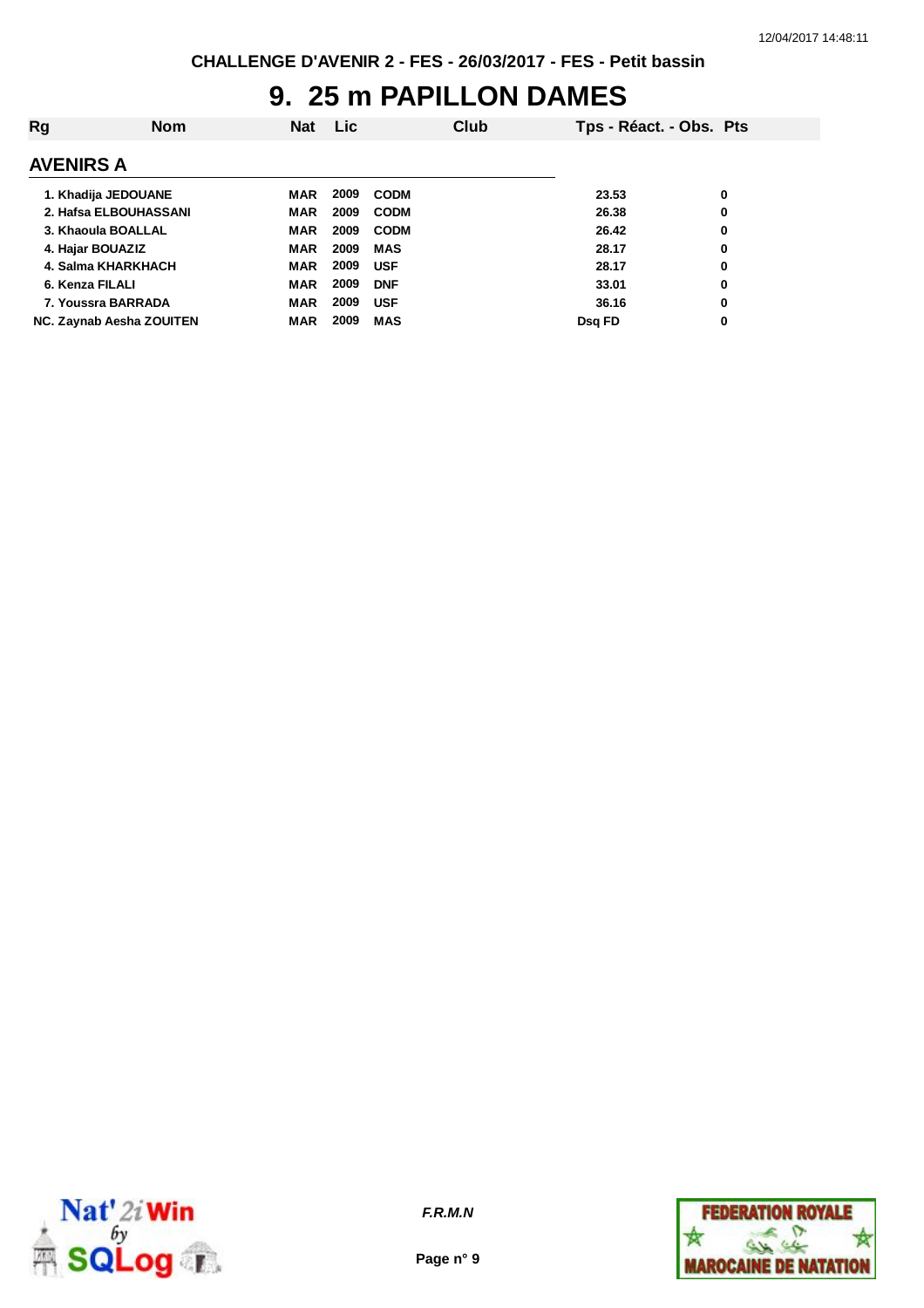# **10. 25 m PAPILLON MESSIEURS**

| <b>Rg</b>               | <b>Nom</b> | <b>Nat</b> | Lic  |             | Club | Tps - Réact. - Obs. Pts |   |
|-------------------------|------------|------------|------|-------------|------|-------------------------|---|
| <b>AVENIRS A</b>        |            |            |      |             |      |                         |   |
| 1. Akram TLEMCANI       |            | MAR        | 2009 | <b>DNF</b>  |      | 20.31                   | 0 |
| 2. Mohamed Adam HAMMANI |            | MAR        | 2009 | <b>UNO</b>  |      | 22.15                   | 0 |
| 3. Abderrahmane BADOUH  |            | MAR        | 2009 | <b>CODM</b> |      | 23.76                   | 0 |
| 4. Mohamed Taha ADNANE  |            | <b>MAR</b> | 2009 | <b>CODM</b> |      | 25.09                   | 0 |



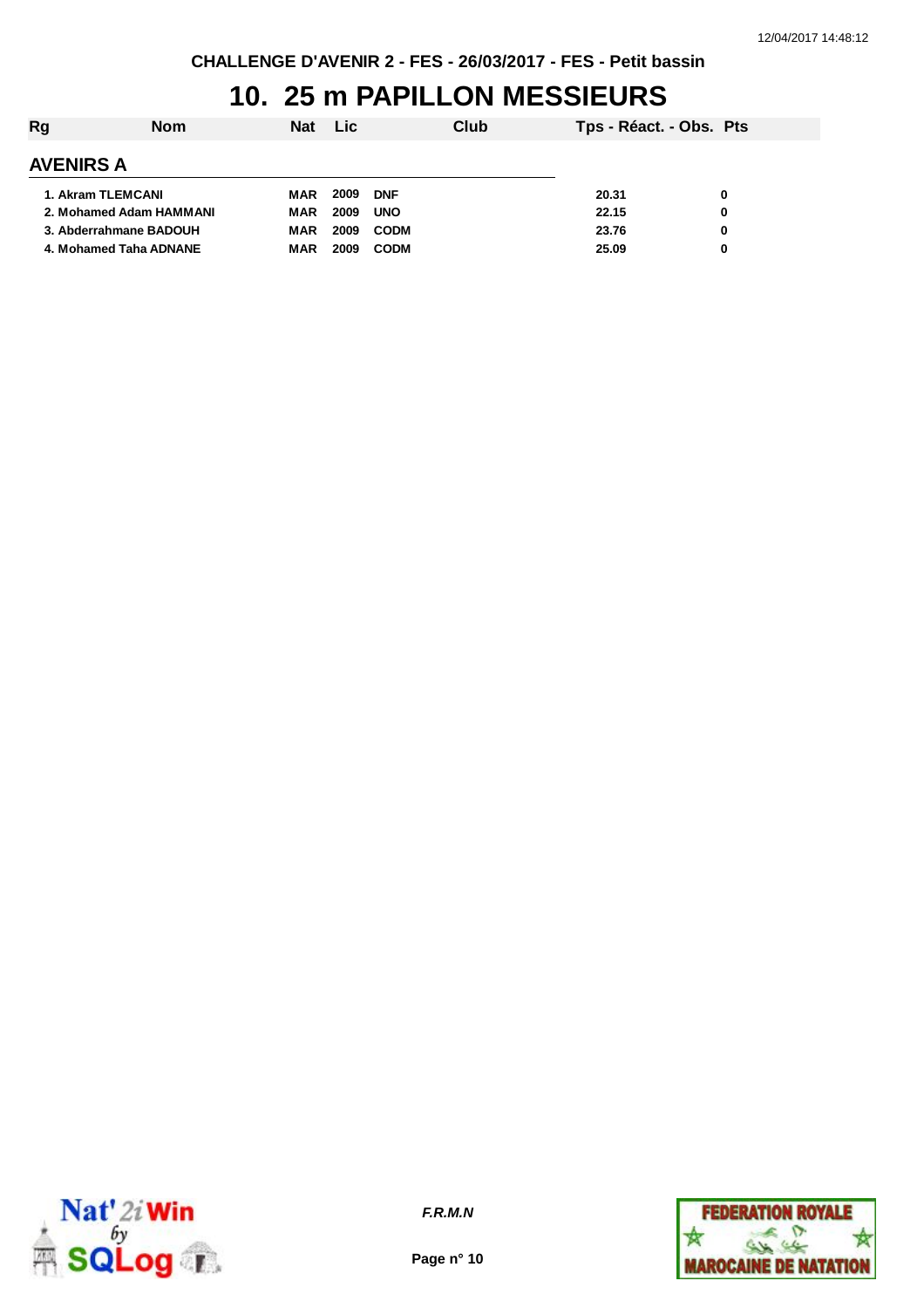#### **11. 50 m PAPILLON DAMES**

| Rg                     | <b>Nom</b> | <b>Nat</b> | <b>Lic</b> |             | Club | Tps - Réact. - Obs. Pts |    |
|------------------------|------------|------------|------------|-------------|------|-------------------------|----|
| <b>AVENIRS B</b>       |            |            |            |             |      |                         |    |
| 1. Rim NAMIRI          |            | MAR        | 2008       | <b>CODM</b> |      | 54.88                   | 88 |
| 2. Nouha BOUYACOUB     |            | <b>MAR</b> | 2008       | <b>CODM</b> |      | 55.33                   | 86 |
| 3. Malak ISMAILI       |            | <b>MAR</b> | 2008       | <b>CODM</b> |      | 56.72                   | 79 |
| 4. Hidaya LYAMANI      |            | <b>MAR</b> | 2008       | <b>CODM</b> |      | 57.27                   | 77 |
| 5. Rim ELMOUNE         |            | <b>MAR</b> | 2008       | <b>CODM</b> |      | 59.00                   | 71 |
| 6. Romayssae TALBI     |            | <b>MAR</b> | 2008       | <b>CODM</b> |      | 1:04.06                 | 55 |
| 7. Aya DAICHA          |            | <b>MAR</b> | 2008       | <b>CODM</b> |      | 1:07.54                 | 47 |
| <b>NC. Alae LEZREK</b> |            | <b>MAR</b> | 2008       | <b>CODM</b> |      | Disqual.                | 0  |



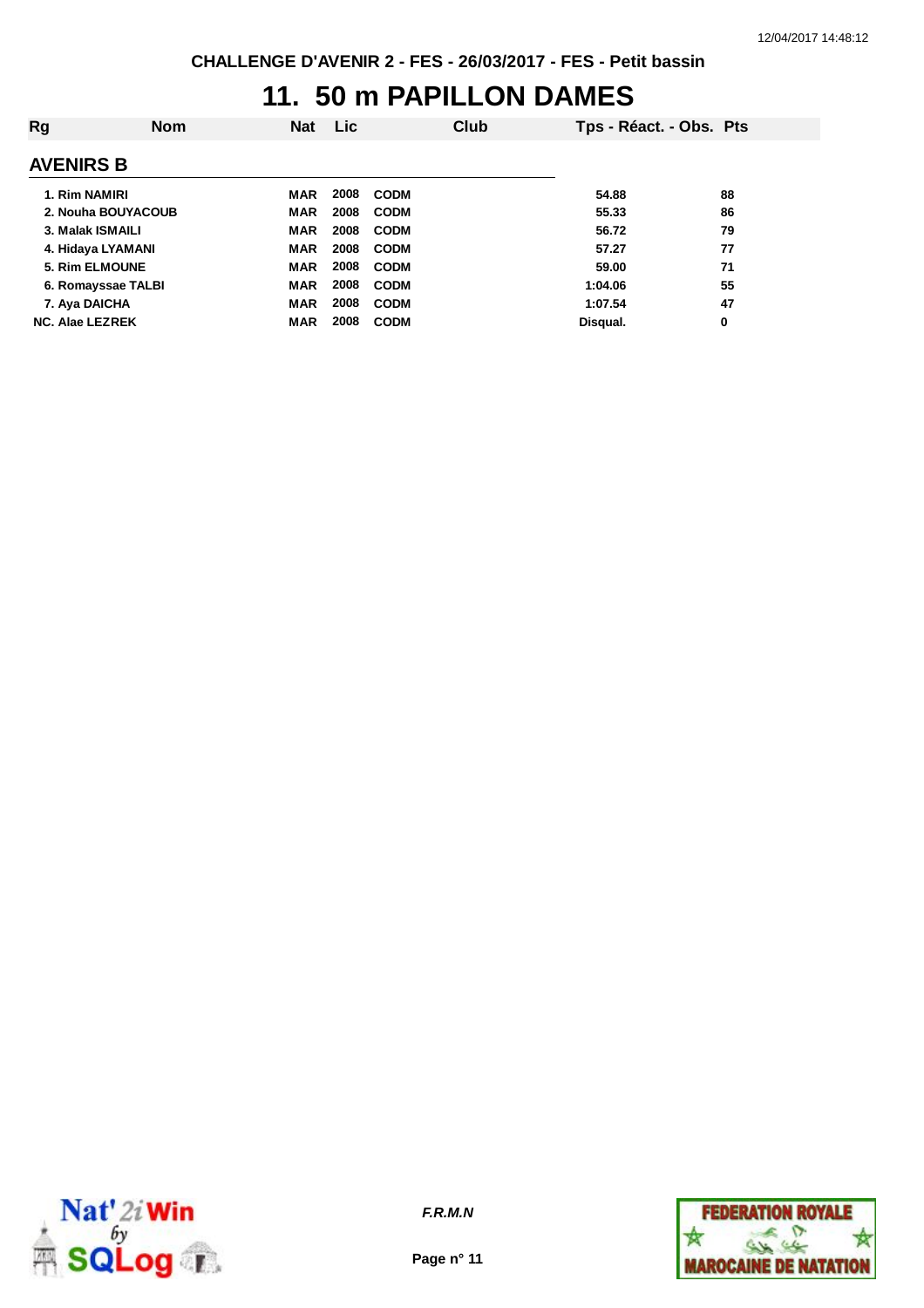# **12. 50 m PAPILLON MESSIEURS**

| Rg | <b>Nom</b>                | <b>Nat</b> | <b>Lic</b> |             | Club | Tps - Réact. - Obs. Pts |     |
|----|---------------------------|------------|------------|-------------|------|-------------------------|-----|
|    | <b>AVENIRS B</b>          |            |            |             |      |                         |     |
|    | 1. Ahmed EL HARRAK        | MAR        | 2008       | <b>CODM</b> |      | 44.44                   | 128 |
|    | 2. Othmane RHZAL          | <b>MAR</b> | 2008       | <b>UNO</b>  |      | 48.68                   | 97  |
|    | 3. Hicham AZIZ ALAOUI     | <b>MAR</b> | 2008       | <b>CODM</b> |      | 51.73                   | 81  |
|    | 4. Mohamed Amine TOUITA   | <b>MAR</b> | 2008       | <b>CODM</b> |      | 57.78                   | 58  |
|    | 5. Mossaab BERRAHOUANI    | MAR        | 2008       | <b>CODM</b> |      | 59.19                   | 54  |
|    | 6. Jad NAJI               | MAR        | 2008       | <b>CODM</b> |      | 1:00.16                 | 51  |
|    | 7. Zakariae OUBAD         | <b>MAR</b> | 2008       | <b>CODM</b> |      | 1:00.25                 | 51  |
|    | 8. Haitam LAAMIRI         | <b>MAR</b> | 2008       | <b>CODM</b> |      | 1:01.23                 | 49  |
|    | 9. Ibrahim DEQQAOUI       | <b>MAR</b> | 2008       | <b>USF</b>  |      | 1:02.92                 | 45  |
|    | 10. Mohammed AHMIDDOUCHE  | <b>MAR</b> | 2008       | <b>CODM</b> |      | 1:12.56                 | 29  |
|    | NC. Mehdi MHAMMEDI ALAOUI | MAR        | 2008       | <b>DNF</b>  |      | Disqual.                | 0   |



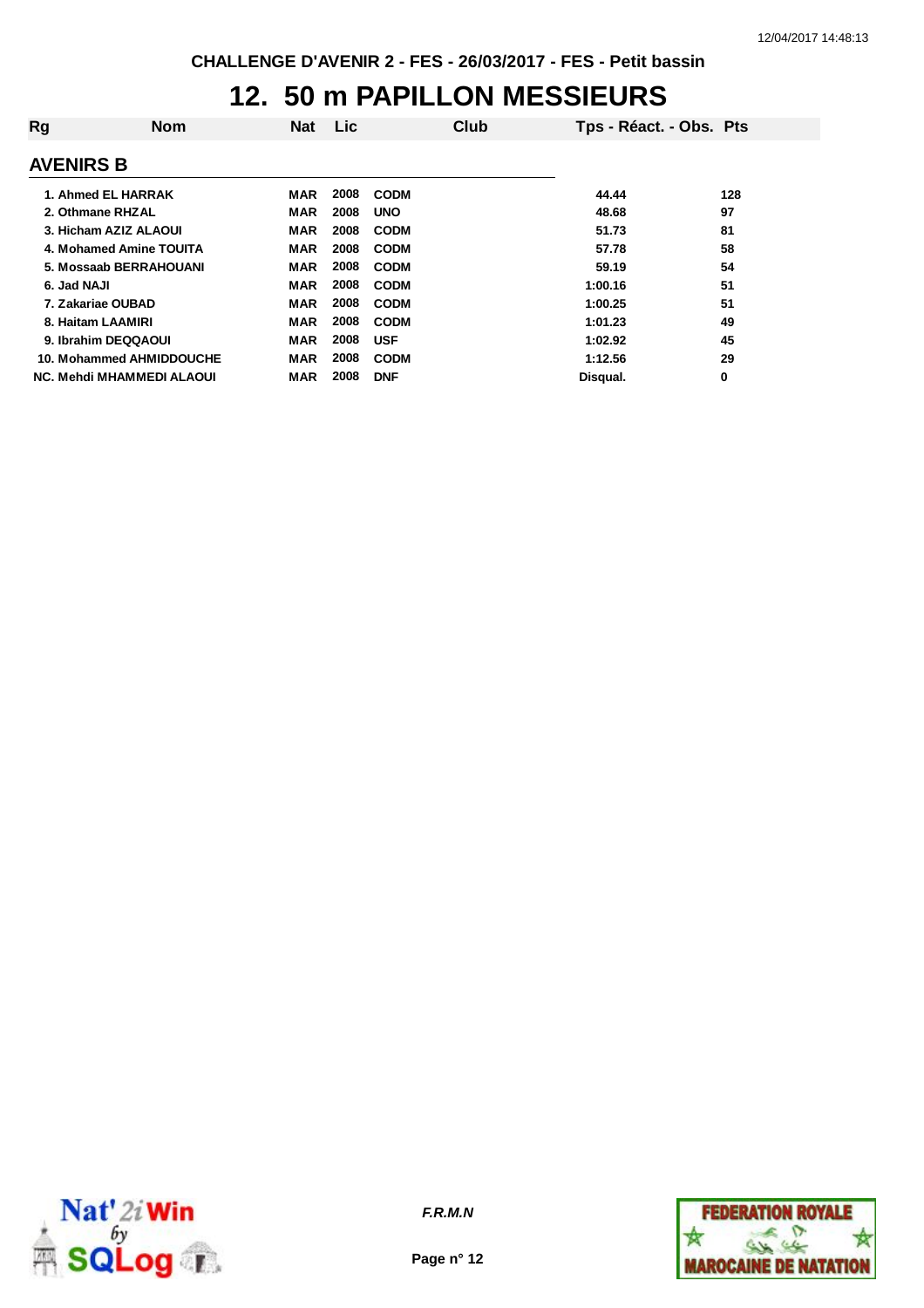#### **13. 4 x 25 m 4 NAGES DAMES**

| Rg                        | <b>Nom</b>                     | <b>Nat</b> | Lic  |             | Club | Tps - Réact. - Obs. Pts |   |
|---------------------------|--------------------------------|------------|------|-------------|------|-------------------------|---|
|                           | <b>AVENIRS B</b>               |            |      |             |      |                         |   |
|                           | 1. Rim NAMIRI                  | <b>MAR</b> | 2008 | <b>CODM</b> |      | 1:35.34                 | 0 |
|                           | <b>Malak ISMAILI</b>           | <b>MAR</b> | 2008 | <b>CODM</b> |      |                         | 0 |
|                           | <b>Hidaya LYAMANI</b>          | <b>MAR</b> | 2008 | <b>CODM</b> |      |                         | 0 |
|                           | <b>Hiba BOUARGANE</b>          | <b>MAR</b> | 2008 | <b>CODM</b> |      |                         | 0 |
| 2. Khawla TAWHIDI         |                                | <b>MAR</b> | 2008 | <b>SNF</b>  |      | 1:47.52                 | 0 |
|                           | <b>Maryam ELHAOUAT</b>         | <b>MAR</b> | 2008 | <b>SNF</b>  |      |                         | 0 |
|                           | <b>Lina TABERKANT</b>          | MAR        | 2008 | <b>SNF</b>  |      |                         | 0 |
|                           | <b>Fatima Zahrae BENMOUSSA</b> | <b>MAR</b> | 2008 | <b>SNF</b>  |      |                         | 0 |
| <b>NC. Douae CHENOUNI</b> |                                | <b>MAR</b> | 2008 | <b>DNF</b>  |      | Frf n.d.                |   |
| <b>Walae EL BOUDALY</b>   |                                | <b>MAR</b> | 2008 | <b>DNF</b>  |      |                         |   |
|                           | <b>Sara EL KHABCHI</b>         | <b>MAR</b> | 2008 | <b>DNF</b>  |      |                         |   |
|                           | Dina LAGHMARI                  | <b>MAR</b> | 2008 | <b>DNF</b>  |      |                         |   |
|                           | <b>AVENIRS A</b>               |            |      |             |      |                         |   |
|                           | 1. Inass MASMOUDI              | <b>MAR</b> | 2009 | <b>CODM</b> |      | 1:45.05                 | 0 |
|                           | Khadija JEDOUANE               | <b>MAR</b> | 2009 | <b>CODM</b> |      |                         | 0 |
|                           | <b>Khaoula BOALLAL</b>         | <b>MAR</b> | 2009 | <b>CODM</b> |      |                         | 0 |
|                           | <b>Hafsa ELBOUHASSANI</b>      | <b>MAR</b> | 2009 | <b>CODM</b> |      |                         | 0 |
|                           | 2. Sara ZAKRI                  | <b>MAR</b> | 2009 | <b>USF</b>  |      | 1:55.19                 | 0 |
|                           | <b>Youssra BARRADA</b>         | <b>MAR</b> | 2009 | <b>USF</b>  |      |                         | 0 |
|                           | Salma KHARKHACH                | <b>MAR</b> | 2009 | <b>USF</b>  |      |                         | 0 |
|                           | <b>Yasmine KHASSAL</b>         | <b>MAR</b> | 2009 | <b>USF</b>  |      |                         | 0 |
|                           | 3. Sirine BOUHEZZA             | <b>MAR</b> | 2009 | <b>SNF</b>  |      | 2:00.22                 | 0 |
|                           | Hajar NAOUI                    | <b>MAR</b> | 2009 | <b>SNF</b>  |      |                         | 0 |
|                           | <b>Malak KADRI</b>             | <b>MAR</b> | 2009 | <b>SNF</b>  |      |                         | 0 |
|                           | <b>Mouna FAHFOUHI</b>          | <b>MAR</b> | 2009 | <b>SNF</b>  |      |                         | 0 |
|                           | <b>NC. Malak BENZAOUIA</b>     | <b>MAR</b> | 2010 | <b>DNF</b>  |      | Disqual.                | 0 |
|                           | Sara EL FEZZAZI                | <b>MAR</b> | 2009 | <b>DNF</b>  |      |                         | 0 |
|                           | <b>Lina ELHMIDI</b>            | <b>MAR</b> | 2009 | <b>DNF</b>  |      |                         | 0 |
|                           | <b>Kenza FILALI</b>            | <b>MAR</b> | 2009 | <b>DNF</b>  |      |                         | 0 |